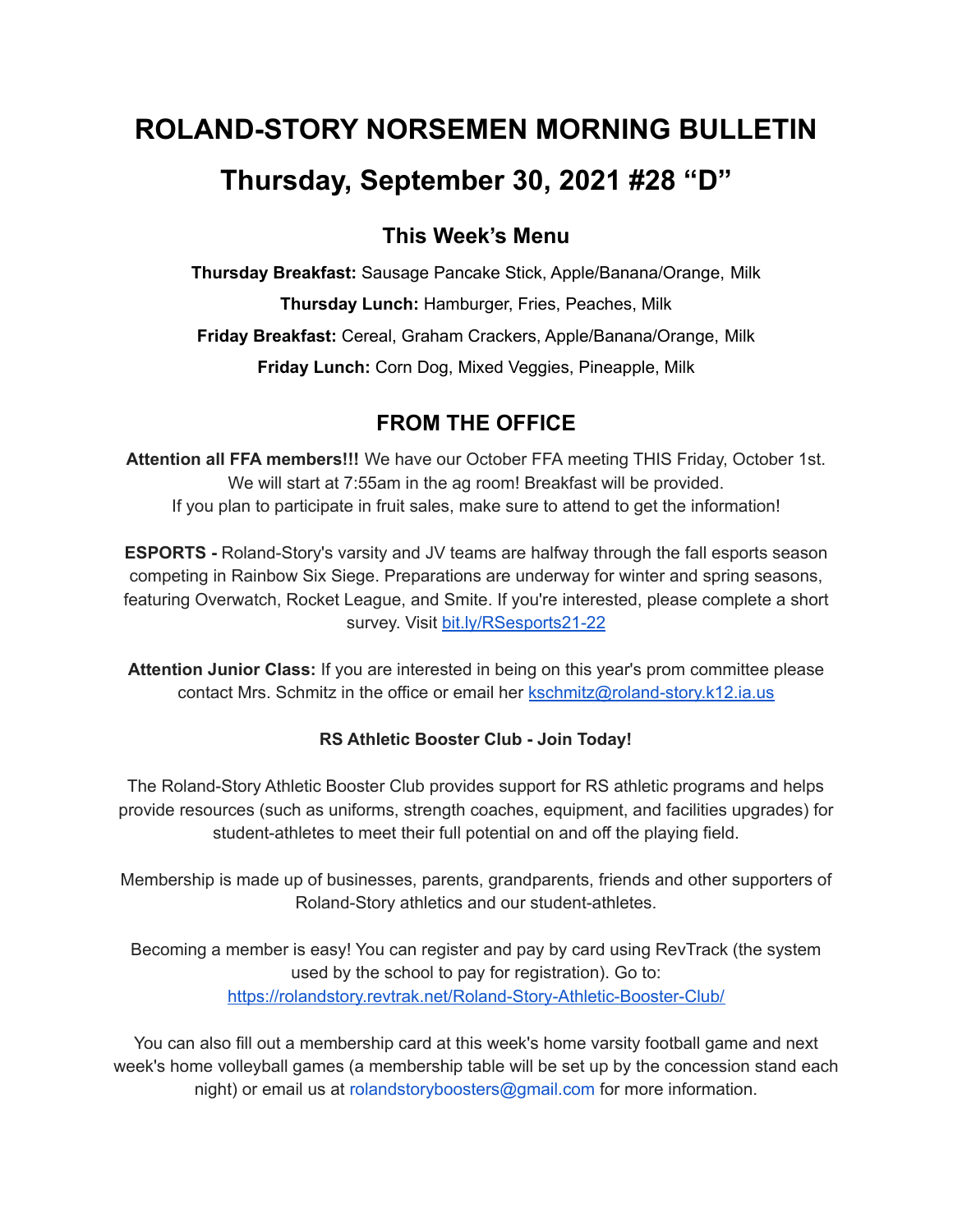Now through October 5th, each new membership will be entered into a drawing for a Friday Family Fun Pack (including free admission and concession vouchers for the night of your choice).

Join today to help elevate our RS athletic programs to the next level!

**The RS FFA Chapter is holding the annual t-shirt design contest!** Entries are due October 1st to Ms. Zimmerman. The student design chosen for the 2021-22 chapter t-shirt wins a prize! The designs need to be original and follow the FFA branding guidelines at <https://www.ffa.org/brand/using-the-ffa-brand/>. Contact Ms. Z or any of the officers if you have any questions!



**[COUNSELOR](https://docs.google.com/document/d/1vmwczNPbDzXe9vFaG5LJMQ7NYDv-i4oQJHybqA65TUc/edit?usp=sharing) FOLDER (9-12)-Click here**

**College/Military Visit @ RSHS Sign up [here](https://forms.gle/9pTD2FPMHGQVCXTcA) by Friday, 10/1 to be requested**

MERCY **Tuesday, 10/5 @ Seminar (Higginbottom Room)**

**Thursday, 10/7 @ Seminar (Higginbottom Room)**

#### **SEMESTER 2-Schedule Changes**

Students, look at your S2 schedules and make sure they are accurate. If not, come to the counselor's office during your study hall time to make schedule changes. Do not leave a class to do this.

- 1. Students must have 5 Full-credit classes, plus PE
- 2. Senior Option must be 1st or 8th
- 3. Independent classes require the teacher's signature.
- 4. Early Bird requires a teacher signature as the numbers are high.